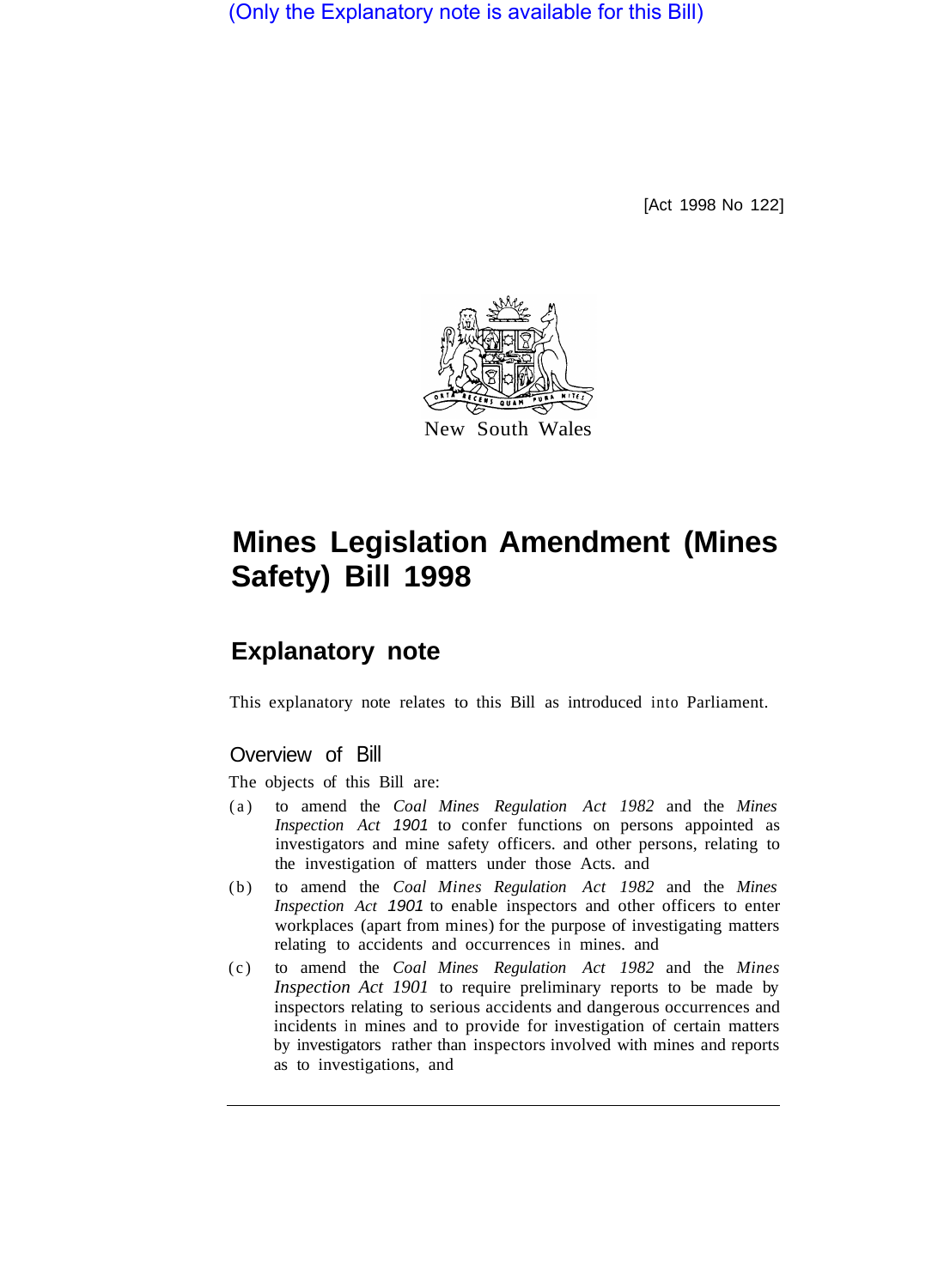Explanatory note

- $(d)$ to amend the *Coal Mines Regulation Act 1982* and the *Mines Inspection Act 1901* to extend the matters in respect of which the Minister may direct a special report to be made, and
- $(e)$ to amend the *Coal Mines Regulation Act 1982* and the *Mines Inspection Act 1901* to enable Boards of Inquiry to be established to investigate serious accidents and dangerous occurrences and incidents in mines and to confer necessary powers on Boards of Inquiry to do so. and
- $(f)$ to amend the *Coal Mines Regulation Act 1982* and the *Mines Inspection Act 1901* to enable the Director-General of the Department of Mineral Resources (the *Director-General)* to delegate his or her functions under each Act, and
- $(g)$ to amend the *Coal Mines Regulation Act 1982* to require unused mine shafts and outlets to be fully sealed or filled or provided with approved enclosures. barriers. plugs or seals, and
- $(h)$ to amend the *Coal Mines Regulation Act 1982* to make it clear that assessors may assist a Court of Coal Mines Regulation when exercising its investigatory functions, and
- $(i)$ to amend the *Coal Mines Regulation Act 1982* to make it an offence for an employer to dismiss or prejudice an employee in his or her employment for assisting an inspector. investigator. mine safety officer. Board of Inquiry or a Court of Coal Mines Regulation (maximum penalty \$11,000 for a corporation and \$4.400 for an individual), and
- to amend the *Mines Inspection Act 1901* to insert a general  $(i)$ regulation-making power, and
- to amend the *Coal Mines Regulation Act 1982* and the *Mines*   $(k)$ *Inspection Act 1901* to make provisions of a savings and transitional nature, and
- to amend the *Defamation Act 1974* to provide protection against  $($ ]  $)$ defamation proceeding for reports by inspectors. mine safety officers. investigators and Boards of Inquiry under the *Coal Mines Regulation Act 1982* and the *Mines Inspection Act 1901* and in relation to proceedings at special inquiries conducted by Boards of Inquiry under those Acts.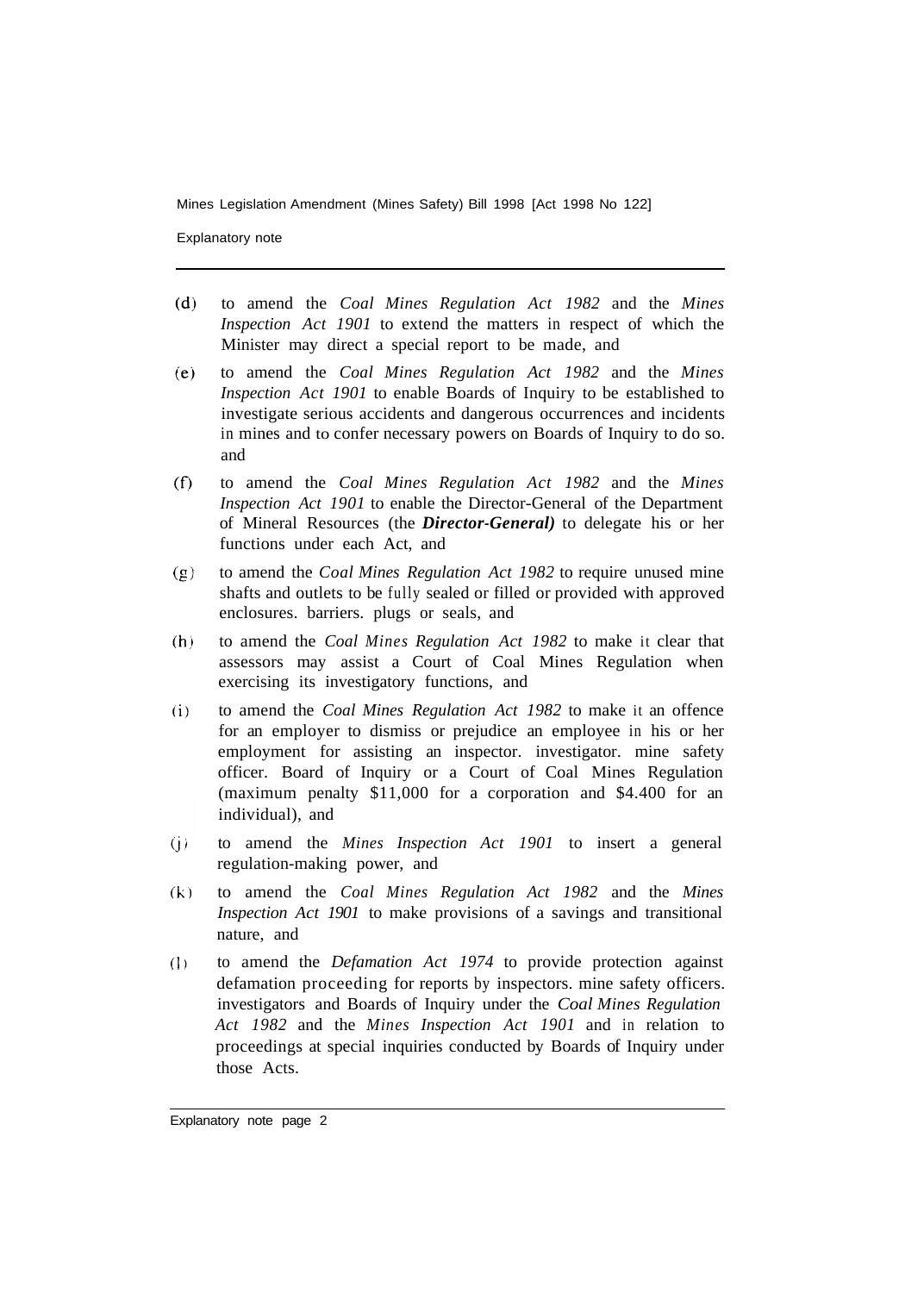Explanatory note

## Outline of provisions

**Clause l** sets out the name (also called the short title) of the proposed Act.

**Clause 2** provides for the commencement of the proposed Act on a day or days to be appointed by proclamation.

**Clause 3** is a formal provision giving effect to the amendments to the *Coal Mines Regulation Act 1982* set out in Schedule 1.

**Clause 4** is a formal provision giving effect to the amendments to the *Mines Inspection Act 1901* set out in Schedule 2.

**Clause 5** is a formal provision giving effect to the amendments to the *Defamation Act 1974* set out in Schedule 3.

## **Schedule 1 Amendment of Coal Mines Regulation Act 1982**

## **Functions of investigators and mine safety officers**

**Schedule 1 [5]** inserts proposed section 12A which confers the functions on mine safety officers that are imposed by or under the Principal Act. Mine safety officers are public servants who are appointed as mine safety officers (see **Schedule 1 [3]).** Mine safety officers will have the powers of inspectors to examine and investigate matters (see **Schedule 1 [7]–[9], [18], [20]** and **[22])** and it will be an offence to fail to comply with a requirement of a mine safety officer (see **Schedule l [23]** and **[26]).** Mine safety officers will not have the powers of inspectors to issue notices relating to mines.

**Schedule 1 [4]. [6], [44]** and **[47]** make consequential amendments.

**Schedule 1 [12]** and **[18]** enable an inspector or mine safety officer carrying out an inspection. examination or inquiry under the Principal Act to require a person to answer questions either orally or in writing immediately. or within such further time (not exceeding 24 hours) as the inspector or mine safety officer allows. **Schedule 1 [25]** makes a consequential amendment.

## **Power to exercise functions at other workplaces**

**Schedule 1 [10]. [11]. [13]–[17]. [19]. [21]** and **[24]** enable inspectors and mine safety officers to exercise. at workplaces other than mines. existing powers to question persons. take samples. take possession of machinery and other items. require documents to be produced. and to require assistance to be given. Currently, these powers may only be exercised at mines.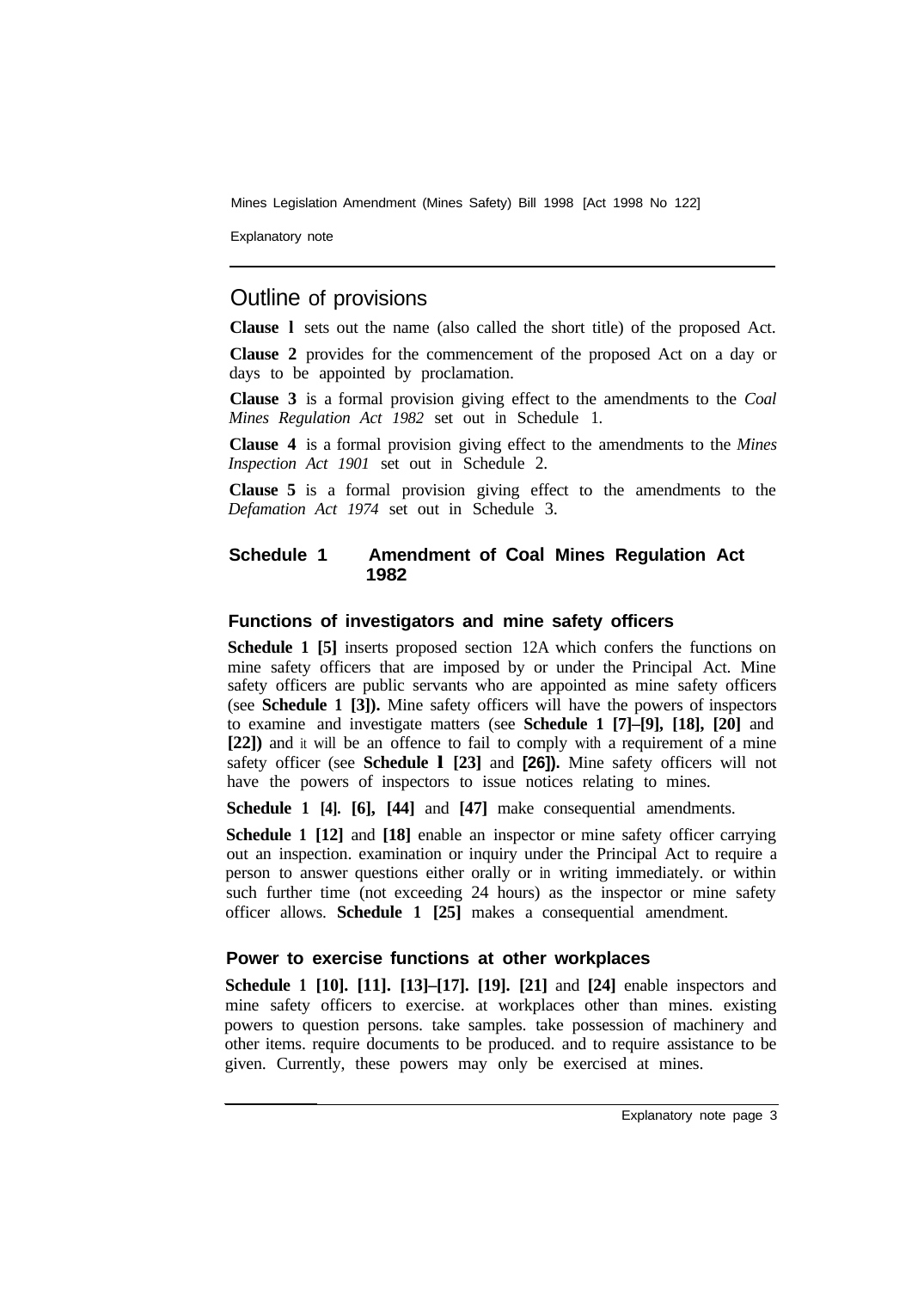Explanatory note

#### **Investigation processes**

Currently, district inspectors are required to be notified of accidents at coal mines that cause death or serious bodily injury or of dangerous occurrences at mines. Once notified, a district inspector must visit the mine and complete examinations and inspections expeditiously.

**Schedule 1 [29]** requires a district inspector who is notified of an accident at a coal mine causing death or serious bodily injury to give a copy of the notice to the Director-General.

**Schedule 1 [30]** requires a district inspector who is notified of the death of a person as a result of an accident at a coal mine to notify the Director-General.

**Schedule 1 [31]** requires a district inspector who is notified of a dangerous occurrence at a coal mine to give a copy of the notice to the Director-General.

**Schedule 1 [34]** requires a district inspector who is notified of an accident at a coal mine causing death or serious bodily injury or of a dangerous occurrence at a coal mine to forward a preliminary written report about the accident or occurrence to an officer of the Department of Mineral Resources nominated by the Director-General. If it is a kind of accident or occurrence prescribed by the regulations. the nominated officer must give the Director-General a copy of the report. An inspector other than the district inspector or a mine safety officer may also be authorised to carry out the district inspector's functions in relation to the investigation. **Schedule l [32]**  and **[33]** make consequential amendments.

**Schedule 1 [35]** inserts proposed sections 93A–93E which enable the Director-General to determine that particular accidents or occurrences may be investigated by investigators rather than by inspectors (who may have been involved in determining or advising on matters relating to the mines concerned). The Director-General must determine that an accident or occurrence is to be investigated by an investigator if it resulted in the death of a person. If a matter is to be continued to be investigated by an inspector. the inspector must report to the Chief Inspector of Coal Mines in relation to the causes and circumstances of the accident or occurrence. Investigators will have the function of investigating accidents and occurrences as determined by the Director-General. reporting on matters relating to the safety. health. conduct or discipline of persons in mines and other occurrences and practices and any other functions conferred or imposed on them by or under the Principal Act. Investigators will have the powers of inspectors for the purposes of carrying out their functions. Investigators are to report to the Director-General after completing investigations and may make interim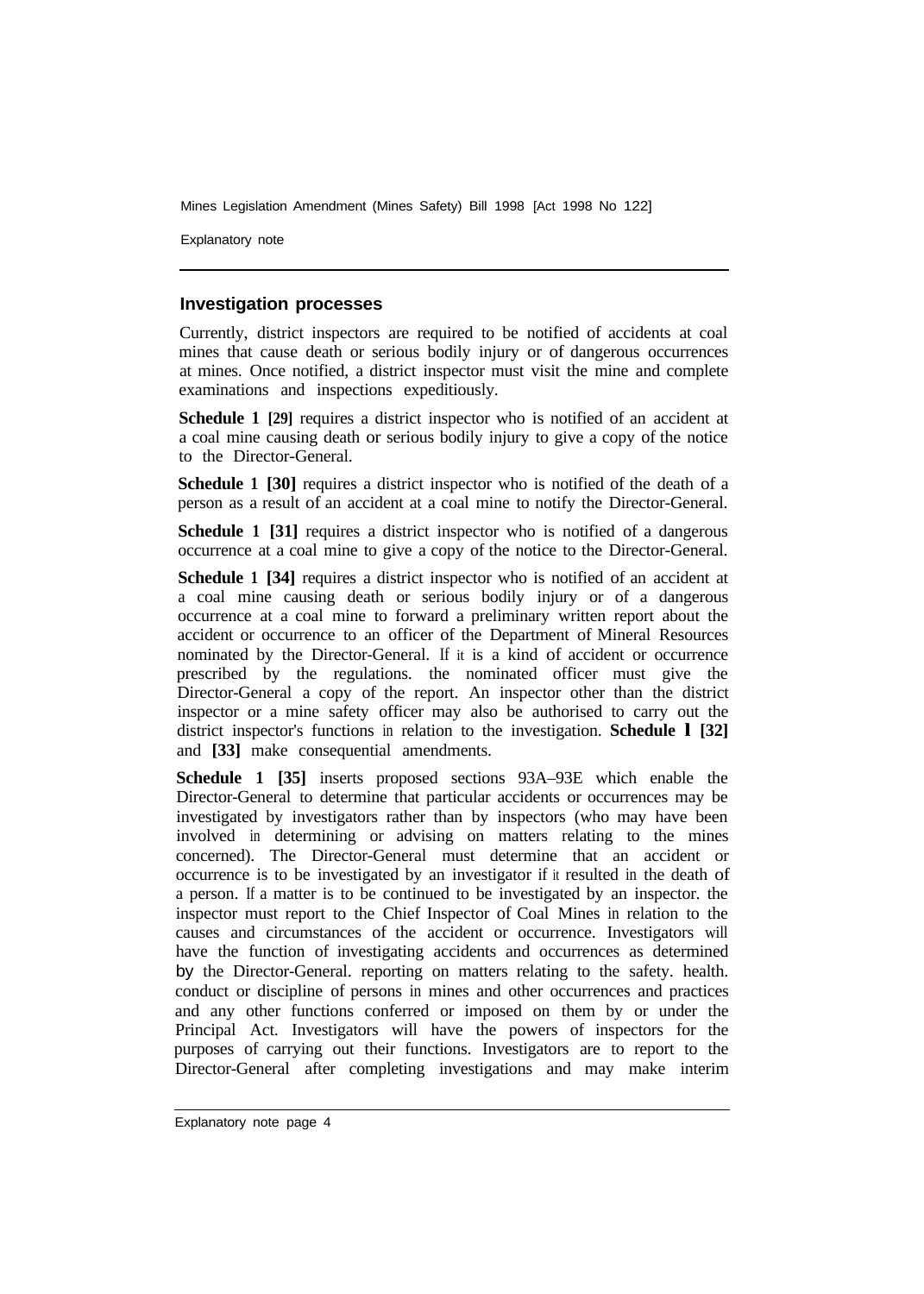Explanatory note

reports. The Director-General may publish the reports and may appoint consultants to carry out investigations. Any such consultant will have the powers of an investigator while carrying out an investigation.

**Schedule 1 [27]** and **[28]** make it clear that an investigator who is also an inspector may not exercise the powers of inspectors to issue notices and to carry out other enforcement functions while acting as an investigator.

**Schedule 1 [2], [44]** and **[47]** make consequential amendments.

## **Special reports**

Currently the Minister may require a special report to be prepared by an inspector with respect to an accident at a coal mine that causes death or serious bodily injury or a dangerous occurrence at a coal mine.

**Schedule 1 [36]** substitutes section 94 and enables the Minister to require a report to be prepared by an investigator or a mine safety officer. in addition to an inspector. and to request any other person to prepare a report. A report may additionally be required or requested in relation to matters relating to the safety, health. conduct or discipline of persons in mines, or in relation to any occurrence or practice at a mine. A person who is requested to prepare a report will have the powers of an inspector.

## **Boards of Inquiry**

Currently investigations of accidents and occurrences at coal mines may be carried out by inspectors or a Court of Coal Mines Regulation.

**Schedule 1 [37]** inserts sections 94A–94E, which enable investigations to be carried out by Boards of Inquiry. A person may be constituted by the Minister as a Board of Inquiry to conduct a special inquiry if it appears to the Minister to be necessary to investigate an accident or dangerous occurrence. a practice at a mine or any matter relating to the safety. health. conduct or discipline of persons in mines. A Board of Inquiry will have power to take evidence on oath. will not be bound by the rules of evidence. may enable persons to be represented. may be assisted by a barrister or solicitor and may summon persons to give evidence and produce documents at a special inquiry. A Board of Inquiry is to sit with assessors. It will be an offence to fail. without reasonable excuse. to attend to give evidence (maximum penalty \$550) and it will also be an offence to fail to comply with a requirement to be sworn or affirm and to fail to produce a document (maximum penalty \$550). The powers of inspectors relating to questions will apply to questions asked at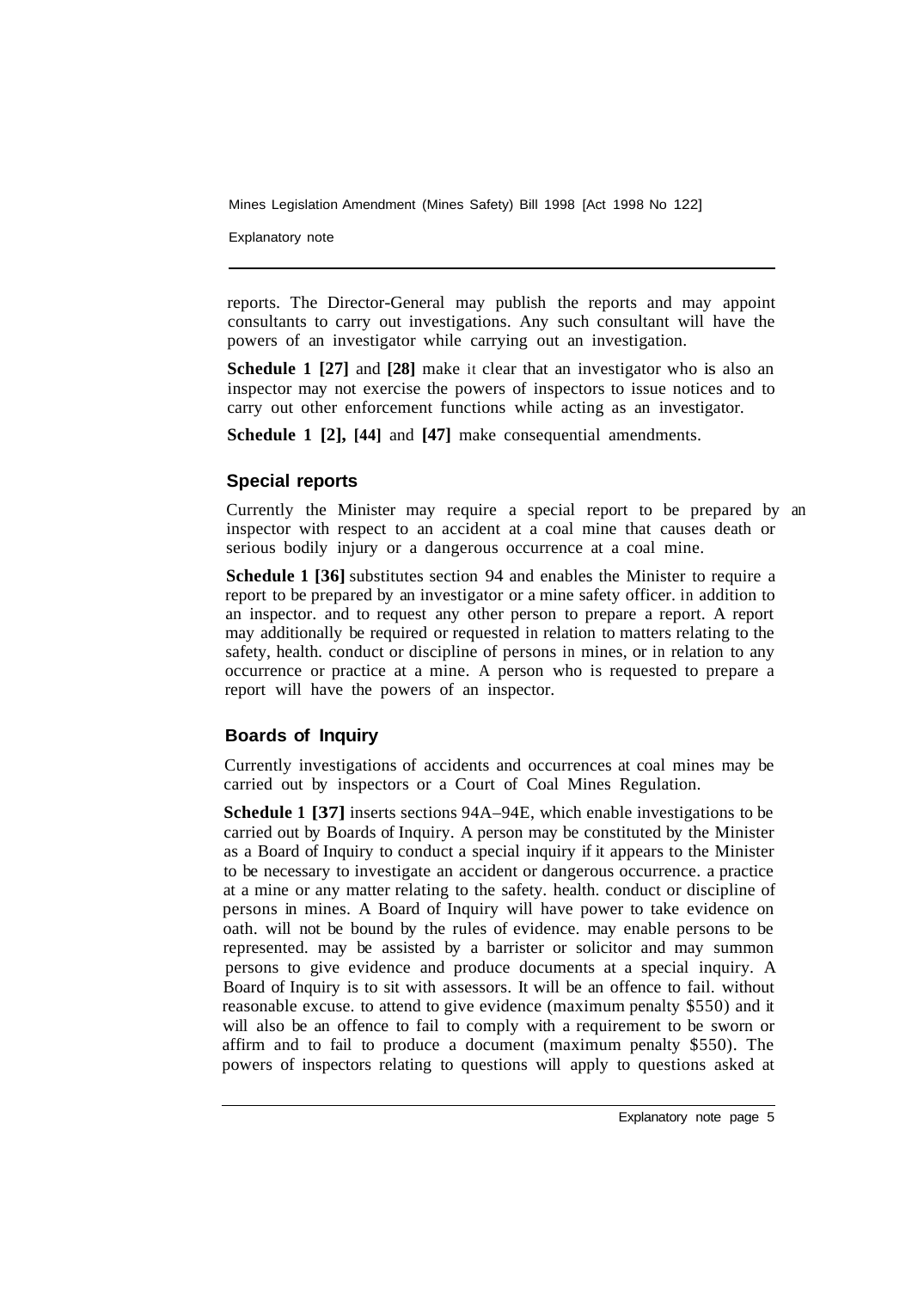Explanatory note

special inquiries. A Board of Inquiry will have the powers of inspectors for the purpose of conducting a special inquiry. A Board of Inquiry is to report within the period specified by the Minister. No appeal will lie from any determination or decision of a Board of Inquiry.

**Schedule 1 [38]** enables the expenses of a special inquiry to be treated as part of the Minister's expenses in the execution of the Principal Act.

**Schedule 1 [l]** makes a consequential amendment.

#### **Unused mine shafts and outlets**

Currently the owner of a mine is required to cause any shaft or outlet at a mine that is not being used to be provided with an enclosure, barrier, plug or seal and to properly maintain the enclosure, barrier, plug or seal.

**Schedule 1 [39]** inserts a requirement that the shaft or outlet be fully sealed or filled in a manner approved by the Chief Inspector of Coal Mines or be provided with an enclosure. barrier. plug or seal approved by the Chief Inspector.

**Schedule 1 [40]** and **[41]** make consequential amendments.

#### **Powers of assessors**

Currently assessors are to sit with a Court of Coal Mines Regulation when it is hearing matters relating to certificates of competency. appointment of plant managers and appeals made to the Court.

**Schedule 1 [42] requires assessors to sit with a Court of Coal Mines** Regulation when it carries out investigations under the Principal Act. **Schedule 1 [43]** makes a consequential amendment.

#### **Delegation by Director-General**

**Schedule 1 [45]** inserts proposed section 167A which enables the Director-General to delegate his or her functions under the Principal Act. other than the power to delegate.

#### **Protection of employees**

**Schedule 1 [46]** inserts proposed section 168A which makes it an offence for an employer to dismiss an employee from his or her employment or to prejudice an employee in his or her employment for or on account of assisting an inspector. investigator. mine safety officer. Board of Inquiry or a Court of Coal Mines Regulation (maximum penalty \$11,000 for a corporation and \$4,400 for an individual).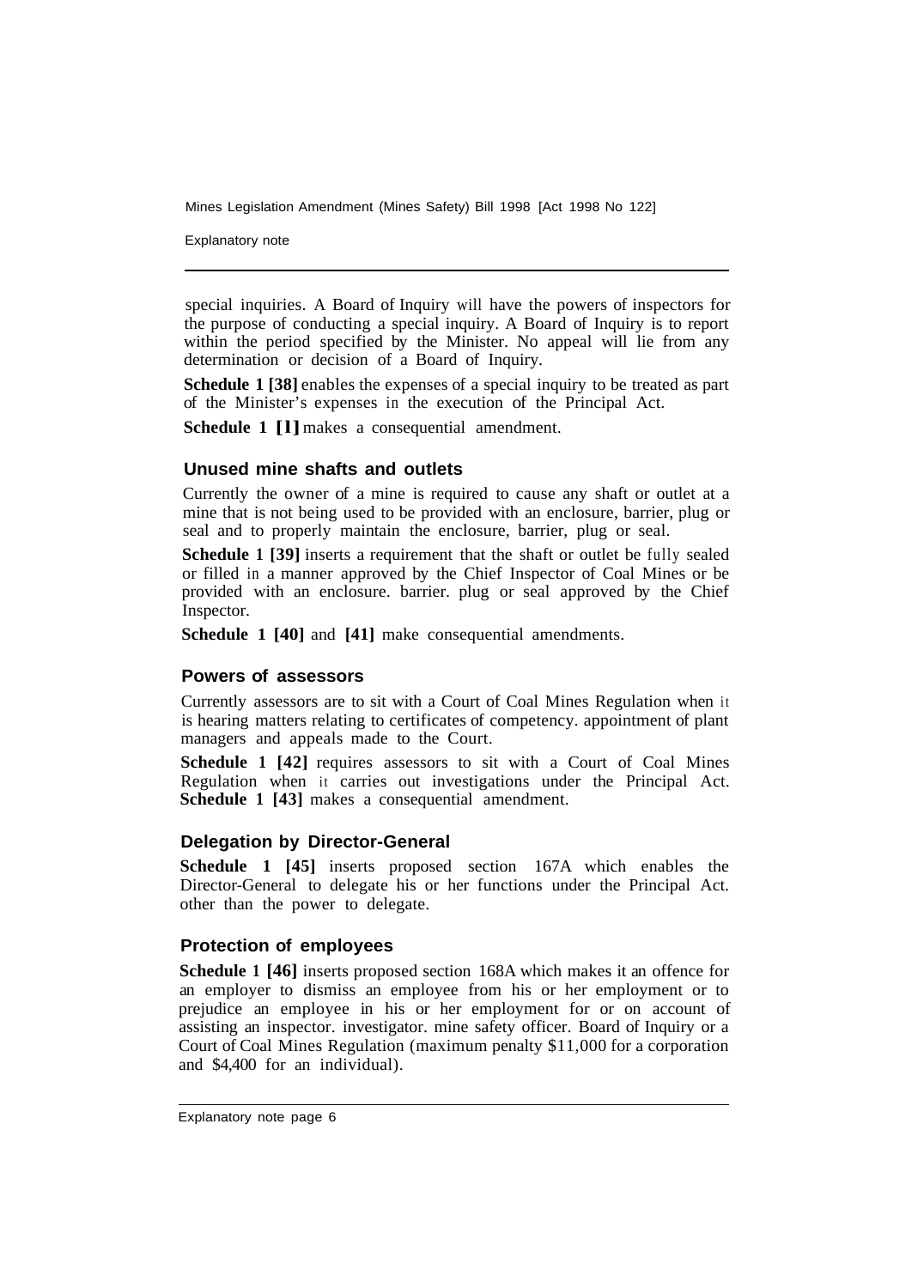Explanatory note

## **Savings and transitional provisions**

**Schedule l [48]** inserts proposed section 175 which gives effect to the Schedule of savings and transitional provisions.

**Schedule 1 [49]** inserts proposed Schedule 3, containing savings and transitional provisions consequent on the enactment of the proposed Act.

## **Schedule 2 Amendment of Mines Inspection Act 1901**

## **Functions of investigators and mine safety officers**

**Schedule 2** [4] inserts proposed section 35 which confers the functions on mine safety officers that are conferred or imposed by or under the Principal Act. Mine safety officers are public servants who are appointed as mine safety officers (see **Schedule 2 [3]).** Mine safety officers will have the powers of inspectors to examine and investigate matters (see **Schedule 2 [5]** and **[7]–[9])** and it will be an offence to fail to comply with a requirement of a mine safety officer (see **Schedule 2 [9]).** Mine safety officers will not have the powers of inspectors to issue notices relating to mines.

**Schedule 2 [9]** inserts proposed sections 36A–36C which confer on inspectors and mine safety officers the same powers as inspectors have under the *Coal Mines Regulation Act 1982* when carrying out inspections. examinations or inquiries. These include power to require a person to answer questions either orally or in writing immediately. or within such further time (not exceeding 24 hours) as the inspector or mine safety officer allows. to take samples. to take possession of machinery or other things. to require the production of registers. books and other documents. to require certain information to be marked on plan workings for mines and to require assistance to be given. These powers may be exercised in mines and other workplaces. An inspector or mine safety officer must inform mine management of any information or any practice relevant to the continued safe operation of the mine or the safety of persons at the mine. if the inspector or mine safety officer becomes aware of it while exercising his or her powers. It will be an offence to fail to comply with requirements imposed by an inspector or mine safety officer. to prevent a person from answering questions. to conceal or tamper with machinery and other things. to make a false statement in answering questions and to wilfully obstruct an inspector or mine safety officer (maximum penalty \$11,000 for a corporation and \$4,400 for an individual).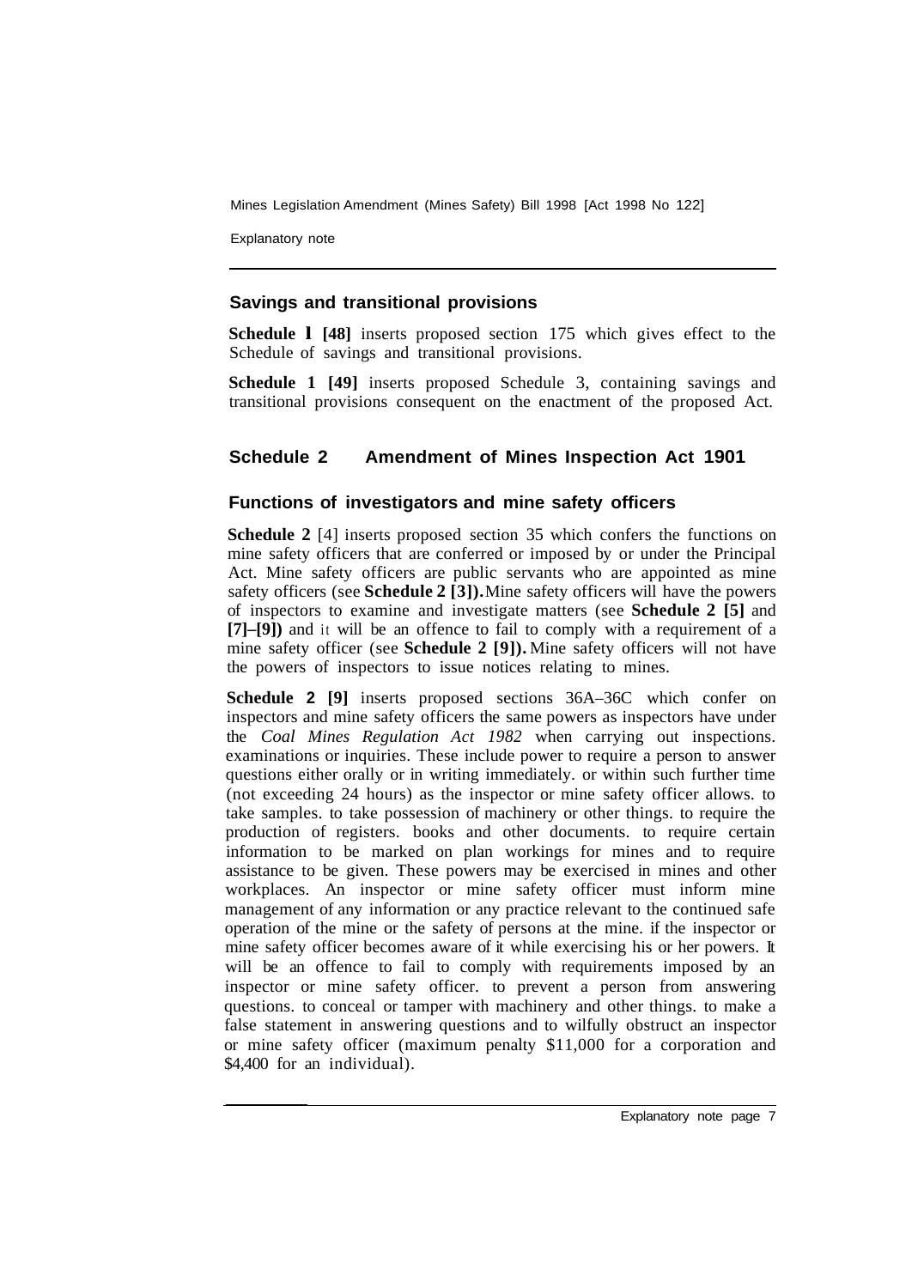Explanatory note

#### **Investigation processes**

Currently, inspectors are required to be notified of serious accidents at mines or dangerous incidents at mines. Once notified, an inspector may visit the mine.

**Schedule 2** [12] requires an inspector who is notified of a serious accident or dangerous incident at a mine to give a copy of the notice to the Director-General .

**Schedule 2 [15] requires an inspector who inspects a mine after a serious** accident or dangerous incident to forward a preliminary written report about the accident or incident to an officer of the Department of Mineral Resources nominated by the Director-General. If it is a kind of accident or incident prescribed by the regulations, the nominated officer must give a copy to the Director-General. An inspector. other than the inspector who made the preliminary report, or a mine safety officer, may also be authorised to carry out an inspector's functions in relation to the investigation. **Schedule 2 [13]**  and **[14]** make consequential amendments.

**Schedule 2 [16] requires an inspector who is notified of a death resulting** from a serious accident or other condition to give a copy of the notice to the Director-General.

**Schedule 2 [17]** inserts proposed sections 47F–47J, which enable the Director-General to determine that particular accidents or incidents may be investigated by investigators rather than by inspectors (who may have been involved in determining or advising on matters relating to the mines concerned). The Director-General must determine that an accident or incident is to be investigated by an investigator if it resulted in the death of a person. If a matter is to be continued to be investigated by an inspector, the inspector must report to the Chief Inspector of Mines in relation to the causes and circumstances of the accident or incident. Investigators will have the function of investigating accidents and incidents as determined by the Director-General. reporting on matters relating to the safety, health. conduct or discipline of persons in mines and other occurrences and practices and any other functions conferred or imposed on them by or under the Principal Act. Investigators will have the powers of inspectors for the purposes of carrying out their functions. Investigators are to report to the Director-General after completing investigations and may make interim reports. The Director-General may publish the reports and may appoint consultants to carry out investigations. Any such consultant will have the powers of an investigator while carrying out an investigation.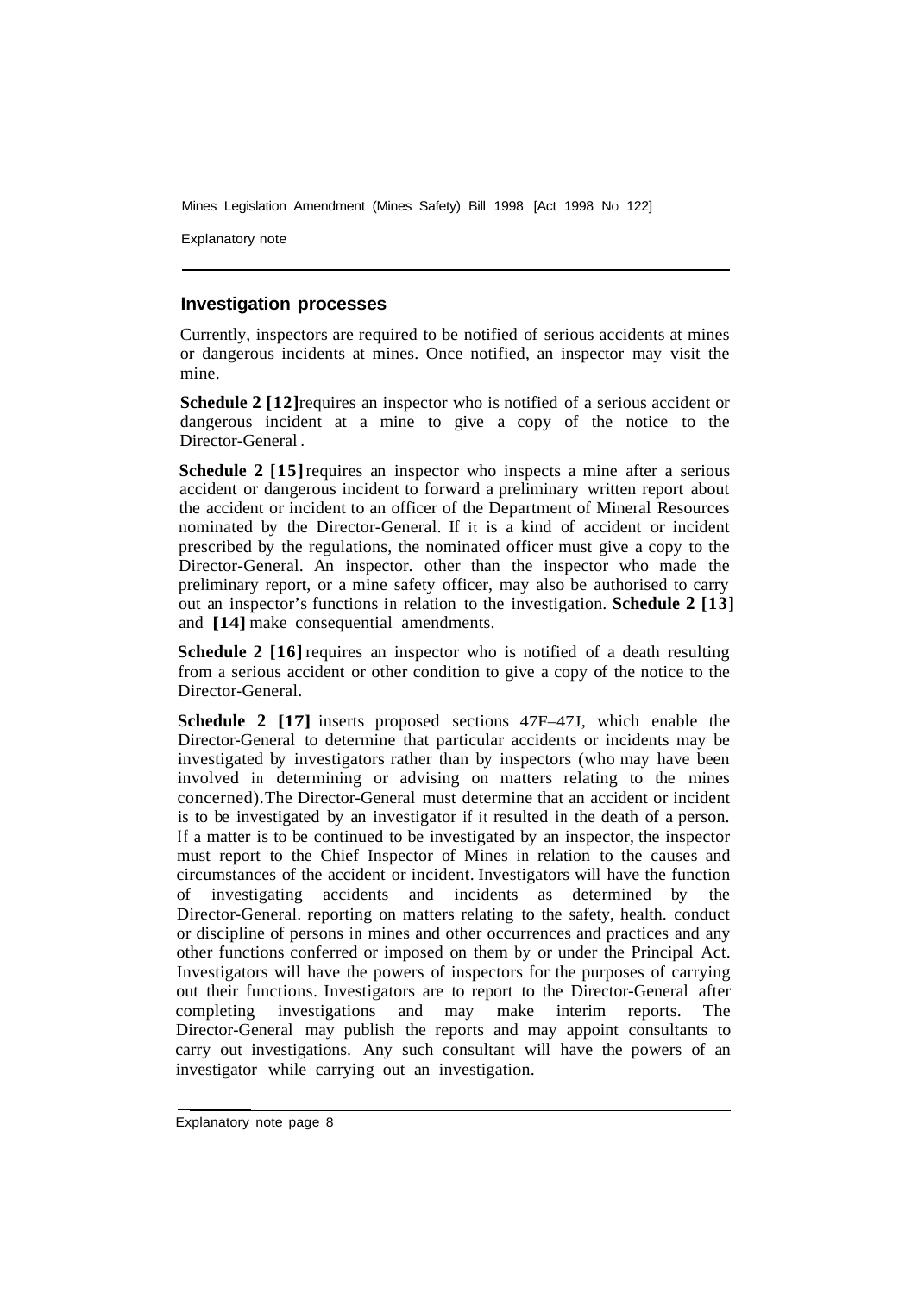Explanatory note

**Schedule 2 [10]** and [11] make it clear that an investigator who is also an inspector may not exercise the powers of inspectors to issue notices and to carry out other enforcement functions while acting as an investigator.

**Schedule 2 [2] makes a consequential amendment.** 

## **Special reports**

Currently the Minister is (under section 48, as inserted by the *Mines Inspection Amendment Act 1998)* to direct a special report to be prepared by an inspector with respect to any serious accident or dangerous incident at a mine. This mandatory requirement to report is now being provided for in the amendments being made by **Schedule 2 [15].** 

**Schedule 2 [17]** inserts proposed section 47K and enables the Minister to require a special report to be prepared in relation to a serious accident or dangerous incident by an investigator or a mine safety officer, in addition to an inspector. and to request any other person to prepare a report. A report may additionally be required or requested in relation to matters relating to the safety. health. conduct or discipline of persons in mines. or in relation to any occurrence or practice at a mine. A person who is requested to prepare a report will have the powers of an inspector. The proposed provision reflects that inserted in the *Coal Mines Regulation Act 1982* by the proposed Act.

## **Boards of Inquiry**

Currently investigations of serious accidents and dangerous incidents at mines may be carried out by inspectors.

**Schedule 2 [17]** inserts proposed sections 47L–47P, which enable investigations to be carried out by Boards of Inquiry. A person may be constituted by the Minister as a Board of Inquiry to conduct a special inquiry if it appears to the Minister to be necessary to investigate a serious accident or dangerous incident, a practice at a mine or any matters relating to the safety. health. conduct or discipline of persons in mines. A Board of Inquiry will have power to take evidence on oath. will not be bound by the rules of evidence, may enable persons to be represented, may be assisted by a barrister or solicitor and may summon persons to give evidence and produce documents at a special inquiry. Assessors are to sit with a Board of Inquiry. It will be an offence to fail. without reasonable excuse, to attend to give evidence (maximum penalty \$550) and it will also be an offence to fail to comply with a requirement to be sworn or affirm and to fail to produce a document (maximum penalty \$550). The powers of inspectors relating to